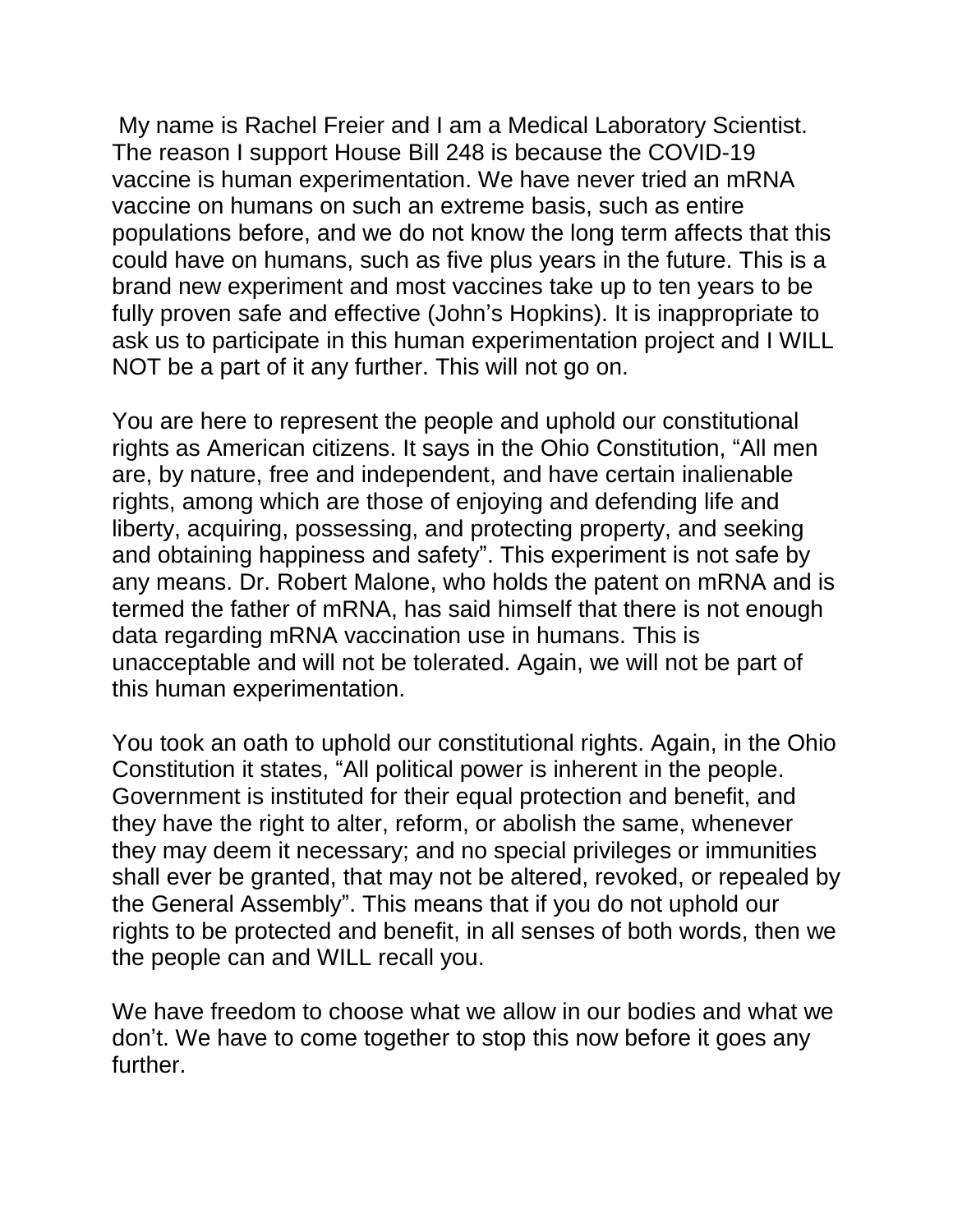I am also constantly hearing at my place of employment that "you are not vaccinated so you are the problem". This is also not scientifically supported. If others are vaccinated and fully immune, then the unvaccinated individuals wouldn't be affected by the vaccinated or vice versa. However, this is not the case, because unvaccinated and vaccinated individuals can still contract the disease (CDC). We the people, as American citizens, have the freedom of choice and the right to obtain and maintain our health and safety. It seems to me that choosing not to get this vaccination goes hand in hand with both of those rights. Also, those individuals that already had COVID now have long term immunity and don't require vaccination. That is factual and scientific evidence because our body has immunologic memory (NIH). Many of the viruses and infections we've already had, we have lifelong immunity to. This means that when you get sick, your body can fight off the infection more readily, due to already having fought it off the first time. The body can go straight to making more of the antibodies that helped you get over it, to get over it even faster the second time. That's why we have vaccines. This mRNA variant of a shot is no vaccine. It is a health risk and is more appropriately labeled as genetic therapy than anything else.

Furthermore, we are being labeled as anti-vaccination. This is also NOT true! People in healthcare are not stupid. We are not antivaccination. I work in lab, and the science that comes from what we do, is how many vaccinations were created, tested, and where individuals are tested for immunity. Vaccinations were created initially for all the right reasons, to help people fight off infection more successfully. These types of vaccinations are still being used today, but they do NOT consist of this experimental type that we've never used successfully on entire populations or even worldwide before. It is a huge health risk to us all!

Now, currently as of 8/5/2021, my employer, Dayton Children's Hospital is now supporting and enforcing a vaccine mandate. If we do not comply by October 1st, then we will be placed on unpaid leave and then terminated on October 31st. We already worked during the